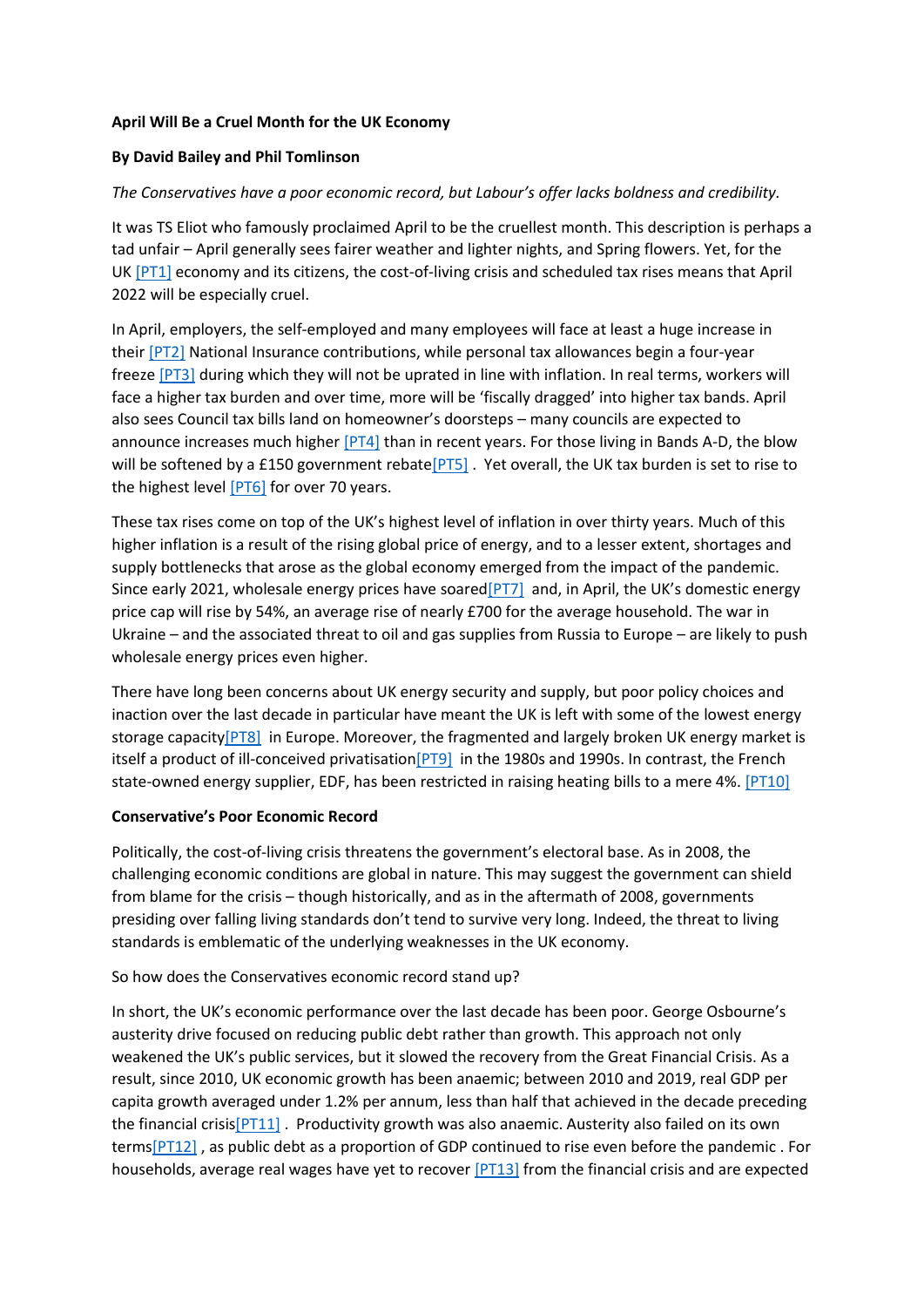to remain below their 2008 level until at least 2026. This is the longest squeeze on UK average real incomes in over 200 years. [\[PT14\]](https://centreforbrexitstudiesblog.wordpress.com/2022/04/01/april-will-be-a-cruel-month-for-the-uk-economy/#_msocom_14)

Moreover, the government's early mismanagement of the pandemic meant the UK suffered the largest economic contraction of the G7 nations, alongside having one of the highest death tolls in the world. [\[PT15\]](https://centreforbrexitstudiesblog.wordpress.com/2022/04/01/april-will-be-a-cruel-month-for-the-uk-economy/#_msocom_15) Added to this, Brexit has been a drag on the UK economy since the 2016 referendum, with sterling, trade and investment falling significantly, such that by the time the UK left the EU the [hit to GDP had been of the order of 2-3%.](https://ukandeu.ac.uk/expecting-brexit/) The Johnson government pursued, and obtained, a hard Brexit deal in the form of the Trade and Cooperation Agreement (TCA), which has raised substantial non-tariff trade barriers with the country's biggest market. As a result, in 2021, UK goods trade was around 11.2% lower [\[PT16\]](https://centreforbrexitstudiesblog.wordpress.com/2022/04/01/april-will-be-a-cruel-month-for-the-uk-economy/#_msocom_16) than if the UK had remained in the EU's single market and customs union. Lost trade and growth means Brexit is expected to have a net cost to the Exchequer of around £30 billion a year  $[PT17]$  – enough to cover all of the recent tax rise[s\[PT18\]](https://centreforbrexitstudiesblog.wordpress.com/2022/04/01/april-will-be-a-cruel-month-for-the-uk-economy/#_msocom_18) .

And what about funding for the government's flagship programme 'levelling up'. The recent White paper outlined measures to address the country's wide regional imbalances. But so far, the funding does not match the rhetoric. Indeed, the £1.5 bn a year allocated to the Levelling Up and Shared Prosperity Funds is someway short of the annual £2.1 bn funds designated under previous schemes, that largely comprised of EU structural fundin[g\[PT19\]](https://centreforbrexitstudiesblog.wordpress.com/2022/04/01/april-will-be-a-cruel-month-for-the-uk-economy/#_msocom_19) . Coming on top of a decade in which local government funding has been cut by 49.1% in real term[s\[PT20\]](https://centreforbrexitstudiesblog.wordpress.com/2022/04/01/april-will-be-a-cruel-month-for-the-uk-economy/#_msocom_20) , reviving regional economies will remain a big challenge with a small budget.

#### **Labour still lacks credibility and a coherent vision**

For the Opposition, the cost-of-living crisis should be an open goal. Labour's shadow chancellor, Rachel Reeves, made much political capital over the Tories' economic mismanagement in her recent Spring statement response [\[PT21\]](https://centreforbrexitstudiesblog.wordpress.com/2022/04/01/april-will-be-a-cruel-month-for-the-uk-economy/#_msocom_21) . Yet just offering to be more competent on the economy than the government is not sufficient – it is, after all, a pretty low bar.

Labour needs to set out a compelling and positive vision as how it will seek to shape the UK economy. So far, there has been very little in terms of an alternative economic strategy, although Reeves has suggested a 'Buy British' procurement [\[PT22\]](https://centreforbrexitstudiesblog.wordpress.com/2022/04/01/april-will-be-a-cruel-month-for-the-uk-economy/#_msocom_22) policy. This is reminiscent of Harold Wilson's 'I'm backing Britain' [\[PT23\]](https://centreforbrexitstudiesblog.wordpress.com/2022/04/01/april-will-be-a-cruel-month-for-the-uk-economy/#_msocom_23) campaign in 1968, which followed the 1967 sterling devaluation, and sought to encourage UK workers to become more productive and consumers to buy British goods. The campaign quickly fizzled out, and a new 'Buy British' policy is fraught with difficulties. It is inherently a protectionist stance, that is likely to contravene WTO rules, and lead to retaliatory trade barriers [\[PT24\]](https://centreforbrexitstudiesblog.wordpress.com/2022/04/01/april-will-be-a-cruel-month-for-the-uk-economy/#_msocom_24) which will crowd out British exports in more productive sectors of the economy.

Labour is also committed to working within the confines of Boris Johnson's Brexit deal, under the mantra 'Make Brexit Work'[\[PT25\]](https://centreforbrexitstudiesblog.wordpress.com/2022/04/01/april-will-be-a-cruel-month-for-the-uk-economy/#_msocom_25) . The slogan and approach may seem good politics, but is it good economics? The evidence suggests that Brexit is acting as a slow drag on the UK economy, adding substantial red tape and logistic costs and delays to British business. That is set to continue unless Labour levels with the British public and makes the case for the UK seeking a better and closer deal with its largest trading market.

Yet, Labour has never been a leader on the European question – since the 1950s, it has left it to the Conservatives to determine the UK's direction of travel. But a failure to change the narrative means that a future Labour government is unlikely to be able to deliver on its objectives. Indeed, if Labour assumes power after the next election – and its most likely route is as a minority government – it will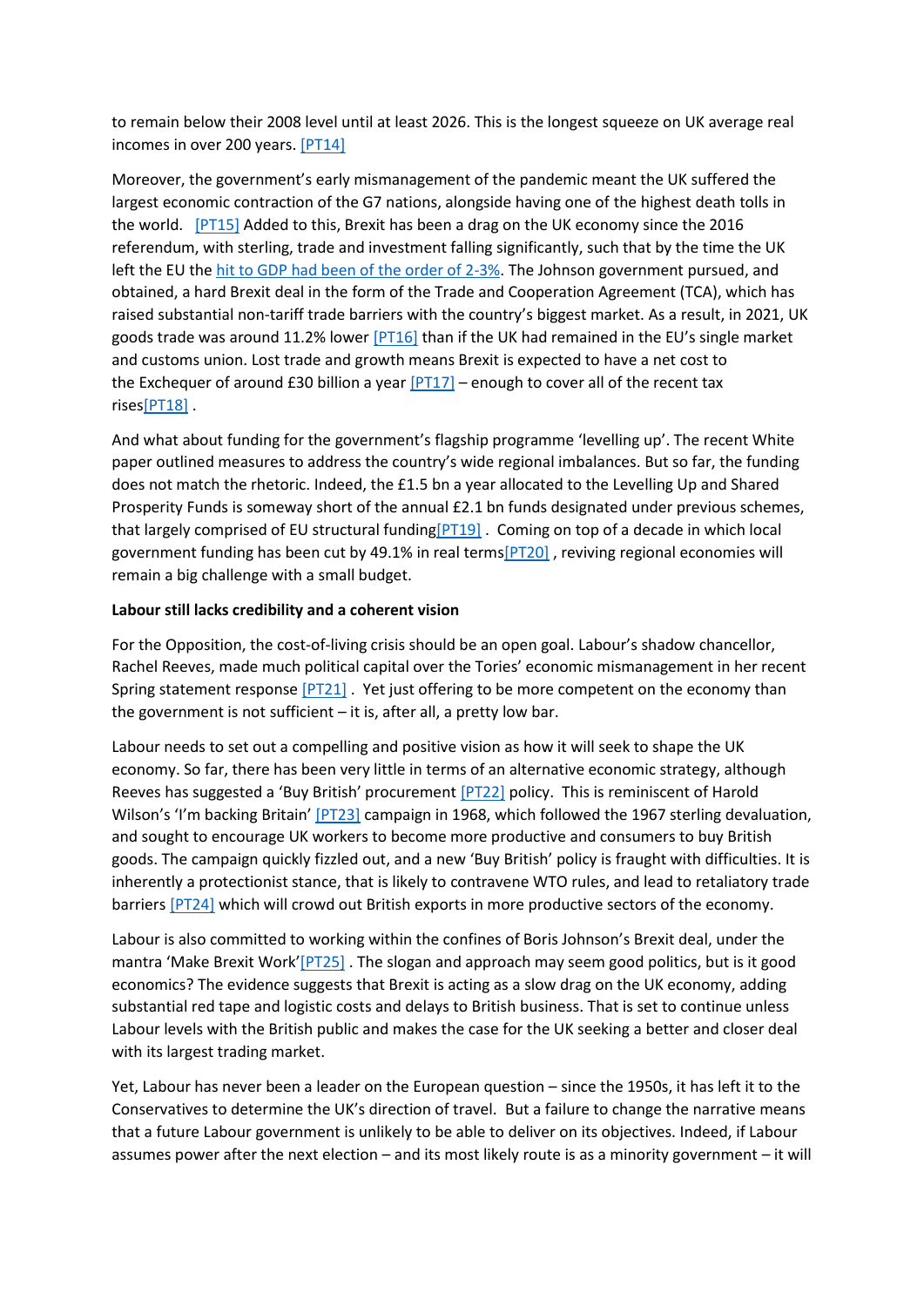inherit an economic situation not [too dissimilar to the chaos](https://www.theguardian.com/business/2022/mar/13/incessant-crises-show-old-economic-model-is-running-on-empty-financial-crisis-covid-inflation-war) it inherited in 1974. And, as history recalls, that didn't end too well

[\[PT1\]](https://centreforbrexitstudiesblog.wordpress.com/2022/04/01/april-will-be-a-cruel-month-for-the-uk-economy/#_msoanchor_1)<https://www.poetryfoundation.org/poems/47311/the-waste-land>

[\[PT2\]](https://centreforbrexitstudiesblog.wordpress.com/2022/04/01/april-will-be-a-cruel-month-for-the-uk-economy/#_msoanchor_2)[https://www.manchestereveningnews.co.uk/news/uk-news/two-month-warning-issued](https://www.manchestereveningnews.co.uk/news/uk-news/two-month-warning-issued-anyone-22975209)[anyone-22975209](https://www.manchestereveningnews.co.uk/news/uk-news/two-month-warning-issued-anyone-22975209)

[\[PT3\]](https://centreforbrexitstudiesblog.wordpress.com/2022/04/01/april-will-be-a-cruel-month-for-the-uk-economy/#_msoanchor_3)[https://www.reuters.com/world/uk/britain-freeze-personal-tax-thresholds-until-2026-2021-](https://www.reuters.com/world/uk/britain-freeze-personal-tax-thresholds-until-2026-2021-03-03/) [03-03/](https://www.reuters.com/world/uk/britain-freeze-personal-tax-thresholds-until-2026-2021-03-03/)

[\[PT4\]](https://centreforbrexitstudiesblog.wordpress.com/2022/04/01/april-will-be-a-cruel-month-for-the-uk-economy/#_msoanchor_4)[https://www.lgcplus.com/finance/exclusive-over-two-thirds-of-councils-to-raise-council-tax](https://www.lgcplus.com/finance/exclusive-over-two-thirds-of-councils-to-raise-council-tax-by-maximum-permitted-05-01-2022/)[by-maximum-permitted-05-01-2022/](https://www.lgcplus.com/finance/exclusive-over-two-thirds-of-councils-to-raise-council-tax-by-maximum-permitted-05-01-2022/)

[\[PT5\]](https://centreforbrexitstudiesblog.wordpress.com/2022/04/01/april-will-be-a-cruel-month-for-the-uk-economy/#_msoanchor_5)[https://www.standard.co.uk/news/uk/council-tax-rebate-april-energy-bills-often-2022](https://www.standard.co.uk/news/uk/council-tax-rebate-april-energy-bills-often-2022-b980786.html) [b980786.html](https://www.standard.co.uk/news/uk/council-tax-rebate-april-energy-bills-often-2022-b980786.html)

[\[PT6\]](https://centreforbrexitstudiesblog.wordpress.com/2022/04/01/april-will-be-a-cruel-month-for-the-uk-economy/#_msoanchor_6)[https://inews.co.uk/opinion/rishi-sunak-tax-cutter-ukraine-covid-inflation-made-choice-](https://inews.co.uk/opinion/rishi-sunak-tax-cutter-ukraine-covid-inflation-made-choice-1509761)[1509761](https://inews.co.uk/opinion/rishi-sunak-tax-cutter-ukraine-covid-inflation-made-choice-1509761)

[\[PT7\]](https://centreforbrexitstudiesblog.wordpress.com/2022/04/01/april-will-be-a-cruel-month-for-the-uk-economy/#_msoanchor_7)[https://www.independent.co.uk/news/uk/home-news/energy-crisis-uk-gas-why-price-rise](https://www.independent.co.uk/news/uk/home-news/energy-crisis-uk-gas-why-price-rise-b2031984.html)[b2031984.html](https://www.independent.co.uk/news/uk/home-news/energy-crisis-uk-gas-why-price-rise-b2031984.html)

[\[PT8\]](https://centreforbrexitstudiesblog.wordpress.com/2022/04/01/april-will-be-a-cruel-month-for-the-uk-economy/#_msoanchor_8)[https://www.theguardian.com/business/2021/sep/24/how-uk-energy-policies-have-left](https://www.theguardian.com/business/2021/sep/24/how-uk-energy-policies-have-left-britain-exposed-to-winter-gas-price-hikes)[britain-exposed-to-winter-gas-price-hikes](https://www.theguardian.com/business/2021/sep/24/how-uk-energy-policies-have-left-britain-exposed-to-winter-gas-price-hikes)

[\[PT9\]](https://centreforbrexitstudiesblog.wordpress.com/2022/04/01/april-will-be-a-cruel-month-for-the-uk-economy/#_msoanchor_9)[https://www.theguardian.com/commentisfree/2021/nov/24/uk-energy-sector-public](https://www.theguardian.com/commentisfree/2021/nov/24/uk-energy-sector-public-ownership-bulb-collapse)[ownership-bulb-collapse](https://www.theguardian.com/commentisfree/2021/nov/24/uk-energy-sector-public-ownership-bulb-collapse)

[\[PT10\]](https://centreforbrexitstudiesblog.wordpress.com/2022/04/01/april-will-be-a-cruel-month-for-the-uk-economy/#_msoanchor_10)<https://www.edf.fr/en/edf/exceptional-measures-announced-by-the-french-government>

[\[PT11\]](https://centreforbrexitstudiesblog.wordpress.com/2022/04/01/april-will-be-a-cruel-month-for-the-uk-economy/#_msoanchor_11)[https://www.theguardian.com/commentisfree/2019/nov/16/strong-economy-tories-weak](https://www.theguardian.com/commentisfree/2019/nov/16/strong-economy-tories-weak-labour)[labour](https://www.theguardian.com/commentisfree/2019/nov/16/strong-economy-tories-weak-labour)

[\[PT12\]](https://centreforbrexitstudiesblog.wordpress.com/2022/04/01/april-will-be-a-cruel-month-for-the-uk-economy/#_msoanchor_12)[https://www.newstatesman.com/politics/uk-politics/2018/10/austerity-how-ideological](https://www.newstatesman.com/politics/uk-politics/2018/10/austerity-how-ideological-project-failed-its-own-terms)[project-failed-its-own-terms](https://www.newstatesman.com/politics/uk-politics/2018/10/austerity-how-ideological-project-failed-its-own-terms)

[\[PT13\]](https://centreforbrexitstudiesblog.wordpress.com/2022/04/01/april-will-be-a-cruel-month-for-the-uk-economy/#_msoanchor_13)[https://www.independent.co.uk/business/realterms-weekly-pay-is-lower-than-before-2008](https://www.independent.co.uk/business/realterms-weekly-pay-is-lower-than-before-2008-financial-crisis-b2015511.html) [financial-crisis-b2015511.html](https://www.independent.co.uk/business/realterms-weekly-pay-is-lower-than-before-2008-financial-crisis-b2015511.html)

[\[PT14\]](https://centreforbrexitstudiesblog.wordpress.com/2022/04/01/april-will-be-a-cruel-month-for-the-uk-economy/#_msoanchor_14)<https://www.tuc.org.uk/blogs/17-year-wage-squeeze-worst-two-hundred-years>

[\[PT15\]](https://centreforbrexitstudiesblog.wordpress.com/2022/04/01/april-will-be-a-cruel-month-for-the-uk-economy/#_msoanchor_15)[https://www.nbcnews.com/news/world/u-k-economy-slumps-record-10-percent-2020-after](https://www.nbcnews.com/news/world/u-k-economy-slumps-record-10-percent-2020-after-covid-n1257600)[covid-n1257600](https://www.nbcnews.com/news/world/u-k-economy-slumps-record-10-percent-2020-after-covid-n1257600)

[\[PT16\]](https://centreforbrexitstudiesblog.wordpress.com/2022/04/01/april-will-be-a-cruel-month-for-the-uk-economy/#_msoanchor_16)<https://www.cer.eu/insights/cost-brexit-september-2021>

[\[PT17\]](https://centreforbrexitstudiesblog.wordpress.com/2022/04/01/april-will-be-a-cruel-month-for-the-uk-economy/#_msoanchor_17)<https://institute.global/policy/cost-frost-0>

[\[PT18\]](https://centreforbrexitstudiesblog.wordpress.com/2022/04/01/april-will-be-a-cruel-month-for-the-uk-economy/#_msoanchor_18)[https://www.theguardian.com/commentisfree/2022/jan/31/covid-easy-scapegoat-economic](https://www.theguardian.com/commentisfree/2022/jan/31/covid-easy-scapegoat-economic-disruption-brexit-biting)[disruption-brexit-biting](https://www.theguardian.com/commentisfree/2022/jan/31/covid-easy-scapegoat-economic-disruption-brexit-biting)

[\[PT19\]](https://centreforbrexitstudiesblog.wordpress.com/2022/04/01/april-will-be-a-cruel-month-for-the-uk-economy/#_msoanchor_19)[https://www.independent.co.uk/news/uk/politics/eu-regional-deveopment-funds-cut-brexit](https://www.independent.co.uk/news/uk/politics/eu-regional-deveopment-funds-cut-brexit-levelling-up-b2004944.html)[levelling-up-b2004944.html](https://www.independent.co.uk/news/uk/politics/eu-regional-deveopment-funds-cut-brexit-levelling-up-b2004944.html)